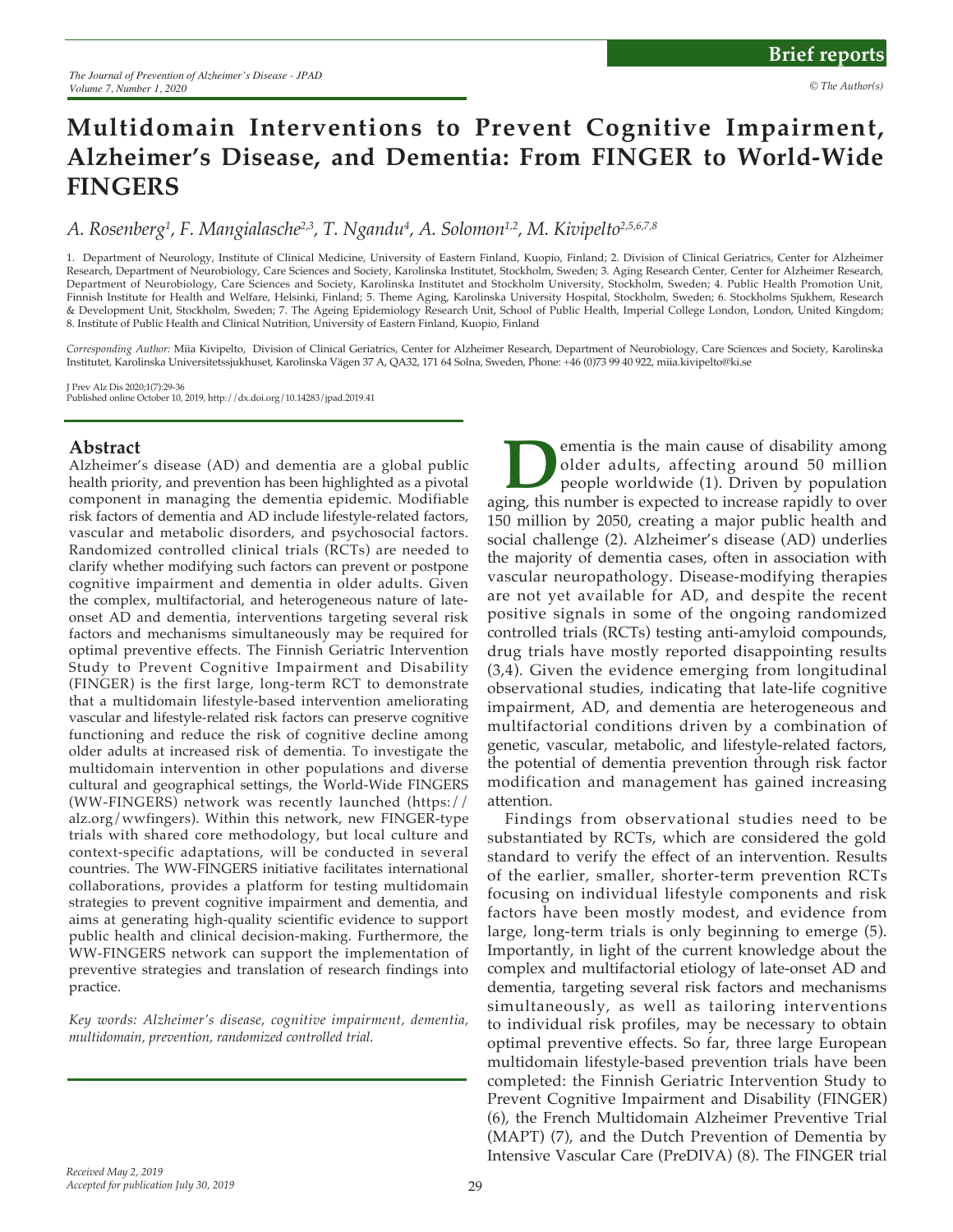reported significant beneficial intervention effects on the primary outcome, namely change in global cognitive performance, among older 'at risk' adults from the general population (6). Notably, exploratory subgroup analyses of MAPT and PreDIVA also suggested cognitive benefits in subpopulations of participants with increased risk of dementia (7-9). Taken together, these studies indicate that administering multidomain lifestyle-based interventions to older at-risk adults may be feasible and effective. However, to fully understand the potential and impact of multidomain preventive interventions, their efficacy and feasibility needs to be explored in diverse populations and contexts worldwide. The FINGER model is now tested and adapted in several new preventive trials globally, and the World-Wide-FINGERS (WW-FINGERS) network (https://alz.org/wwfingers) was launched to support these joint initiatives aiming to reduce the burden of cognitive impairment and dementia. This article will provide an up-to-date overview of the multidomain intervention concept, lessons learned from the recent multidomain RCTs, and future directions in the field.

## **Modifiable risk and protective factors of cognitive impairment, Alzheimer's disease, and dementia: a window of opportunity for prevention**

Increasing evidence from long-term prospective cohort studies linking several modifiable risk and protective factors with late-onset dementia and AD has accumulated during the past decades (10, 11). These include vascular and metabolic risk factors and disorders, lifestylerelated, and psychosocial factors. It is also common that neurodegenerative and vascular pathology co-occur, particularly in older adults with dementia, and mixed dementia has been reported to be the most common type of dementia among individuals older than 80 years (12, 13). With regard to several vascular risk factors, the association with dementia risk is modified by age, and different risk factors may be relevant at different time points in life (14). For example, hypertension, obesity, and hypercholesterolemia in mid-life are risk factors for lateonset dementia and AD (15), but the opposite association has been reported later in life and in studies with shorter follow-up times, possibly reflecting reverse-causality (i.e., those factors decrease in the early, asymptomatic stages of dementia most likely as a consequence of the disease) (16, 17). In addition to vascular and metabolic factors (high blood pressure and cholesterol, obesity, diabetes, impaired glucose metabolism), smoking (18), excessive use of alcohol (19), depression (20), as well as other psychosocial factors, such as workrelated stress, feelings of hopelessness or loneliness, and infrequent social contacts (21-23), are associated with an increased dementia risk. Protective factors for

cognitive impairment, dementia and AD include regular physical activity (24), having a higher formal education (25) and an intellectually demanding and stimulating work (occupational complexity) (26), as well as engaging in cognitively and mentally stimulating leisure activities (27). Social engagement and having a rich social network have also been associated with a reduced risk of dementia and AD (28, 29).

Among pharmacological treatments, both observational studies and RCTs have indicated that antihypertensive drugs may be associated with a reduced risk of AD and dementia (30). The recent large, longterm Systolic Blood Pressure Intervention Trial (SPRINT) Memory and Cognition IN Decreased Hypertension (MIND) RCT reported that intensive blood pressure control (goal <120 mmHg) can be more effective in reducing the risk of cognitive impairment than standard blood pressure control (goal <140 mmHg), although the question of the optimal therapeutic target for systolic blood pressure among oldest old individuals (85+ years) still remains (31). Findings regarding other medications, such as statins, hormone replacement therapy, and nonsteroidal anti-inflammatory drugs, are conflicting, as the beneficial effects suggested by observational studies have not been confirmed in RCTs (10).

In relation to diet, some individual nutrients, including omega-3 polyunsaturated fatty acids, vitamins B6 and B12, folate, vitamin D, and vitamins A, C, E (antioxidants), have been associated with a reduced risk of dementia in observational studies (32), although no conclusive evidence has so far emerged from trials testing nutraceutical supplements. Furthermore, regular intake of fish, fruits, vegetables, and nuts have been linked with a reduced risk of cognitive impairment and dementia. Among dietary patterns, cognitive benefits have been reported for different diets which are based on frequent consumption of fruits and vegetables, unsaturated fats, whole grain products, and fish: the Mediterranean Diet, the DASH (Dietary Approaches to Stop Hypertension), the hybrid MIND (Mediterranean-DASH Intervention for Neurodegenerative Delay) diet, and the healthy Nordic diet (33-37). As opposed to single nutrients, the role of healthy and balanced dietary patterns may be more relevant, because nutrients have cumulative and synergistic effects.

Overall, it has been estimated that approximately 35% of dementia cases worldwide could be attributable to nine modifiable risk factors: low educational attainment in early life, midlife hypertension and obesity, diabetes mellitus, smoking, physical inactivity, depression, social isolation and hearing loss over the entire adult life course (38). This indicates clearly a prevention potential across the lifespan. In line with these findings, secular trend studies have indicated that the age-specific incidence and prevalence of dementia may have declined in some Western countries (39), potentially as a result of improved treatment of cardiovascular disease and vascular risk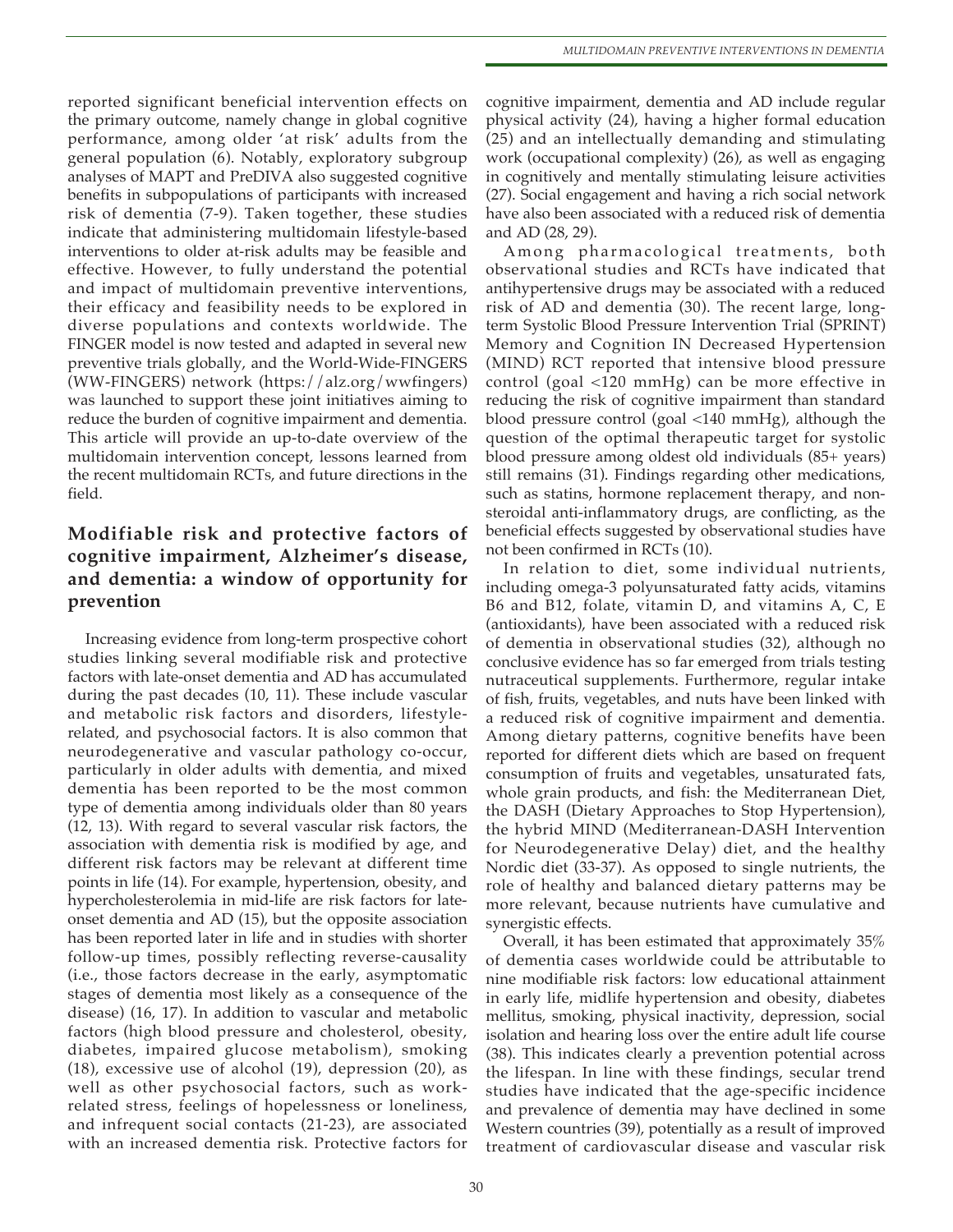factors, reduction in smoking, increased educational attainment, and an overall improvement in lifestyle. However, the prevalence of dementia has been shown to increase faster than expected in countries like China and Japan (40, 41), and with increasing prevalence of some risk factors, such as obesity and type 2 diabetes (42), there is a great need for global efforts to manage risk factors and reduce the burden of dementia.

A key issue to consider in preventive interventions is the fact that multiple risk and protective factors for dementia and AD usually co-occur and interact across the lifespan to determine the individual's overall risk of dementia. For instance, in the context of interactions between genetic and environmental factors, it has been reported that the harmful effects of unhealthy lifestyle (i.e., unhealthy diet, alcohol misuse, smoking, physical inactivity) may be more pronounced among carriers of apolipoprotein E *(APOE)* ε4 allele, which is the most well-known genetic risk factor of late-onset AD (43). Furthermore, vascular factors can have additive effects (10). Overall, co-occurrence of risk factors, as well as their time- and age-dependent effects, underline the complexity of dementia prevention and imply that a "one-size-fits-all" preventive approach might not be effective. Instead, a tailored, life-course approach targeting multiple risk factors is likely needed for effective prevention of cognitive impairment and dementia. This means that middle-aged and older adults, as well as individuals with heterogeneous risk profiles, may benefit from somewhat different multidomain preventive strategies in order to change their risk profiles.

## **From observational studies to clinical trials: large multidomain lifestyle-based interventions**

Three pioneering, large, long-term multidomain lifestyle prevention trials have been recently conducted in Europe: the Finnish FINGER trial; the French MAPT trial, and the Dutch PreDIVA trial.

The two-year FINGER trial (NCT01041989) is the first large, long-term, multicenter RCT showing a significant effect of the multidomain lifestyle intervention against cognitive decline among older adults who had increased risk of dementia (6, 44). The FINGER trial enrolled 1260 older adults aged 60-77 years, recruited from previous population-based surveys. Inclusion criteria were as follows: increased risk of dementia based on the CAIDE (Cardiovascular Risk Factors, Aging and Dementia) Dementia Risk Score (≥6 points) (45); and cognitive performance at the mean level or slightly lower than expected for age. Participants were randomized into the multidomain intervention or control group. The multidomain intervention was delivered by trained professionals through both individual sessions and group activities, and it consisted of dietary counseling, exercise, cognitive training, social activities, and monitoring and

management of vascular and metabolic risk factors. The control group was offered regular health advice.

The primary outcome of the trial was change in cognitive performance measured by a neuropsychological test battery (NTB) composite score, and secondary cognitive outcomes included domain-specific NTB scores. After two years, the intervention showed significant beneficial effects on the NTB composite score (25% more improvement compared to control), as well as on executive functioning (83% more improvement), processing speed (150% more improvement), and complex memory tasks (40% more improvement). Furthermore, the intervention group had a lower risk of cognitive decline. Follow-ups at 5 and 7 years have been recently completed to determine long-term effects (data analysis is ongoing). The multidomain intervention was safe and well accepted, with high adherence and a low drop-out rate (12%), supporting the feasibility of lifestyle interventions in older at-risk adults. Importantly, the intervention benefits were not limited to cognition: additional favorable effects included body mass index (BMI) reduction (6), improved adherence to dietary guidelines and recommendations (46), and increase in physical activity (6) and health-related quality of life (47). The intervention also improved physical performance and supported daily functioning (48) and lowered the risk of multimorbidity as well as risk of developing new chronic diseases (49). Notably, pre-specified subgroup analyses indicated that the intervention was beneficial regardless of age, sex, education, vascular risk profile and baseline cognitive performance, indicating that the beneficial effects were not limited to a subset of participants, but findings may be generalized to a large population of older adults at increased risk of dementia (50). *APOE* ε4 carriers got clear benefit from the intervention (51).

The three-year MAPT trial (NCT00672685) is a large, long-term RCT combining lifestyle-based intervention with a nutraceutical compound (7). MAPT enrolled 1680 community dwellers aged 70 years or older who had either subjective memory complaints, limitation in one instrumental activity of daily living, or slow gait speed. In the four parallel arms of the RCT, two intervention groups received a multidomain lifestyle intervention consisting of cognitive training and counseling on nutrition and physical activity, either alone or in combination with omega-3 fatty acid supplementation. One intervention group received only the omega-3 fatty acid supplementation, and one arm was assigned to placebo. The primary outcome was change in a cognitive composite score, and secondary outcomes included the individual components of the composite score, other cognitive test scores (e.g. Mini-Mental State Examination MMSE), and the Short Physical Performance Battery and Alzheimer's Disease Cooperative Study-Activities of Daily Living (ADCS-ADL) Prevention Instrument scores. Although the trial failed to meet its primary outcome,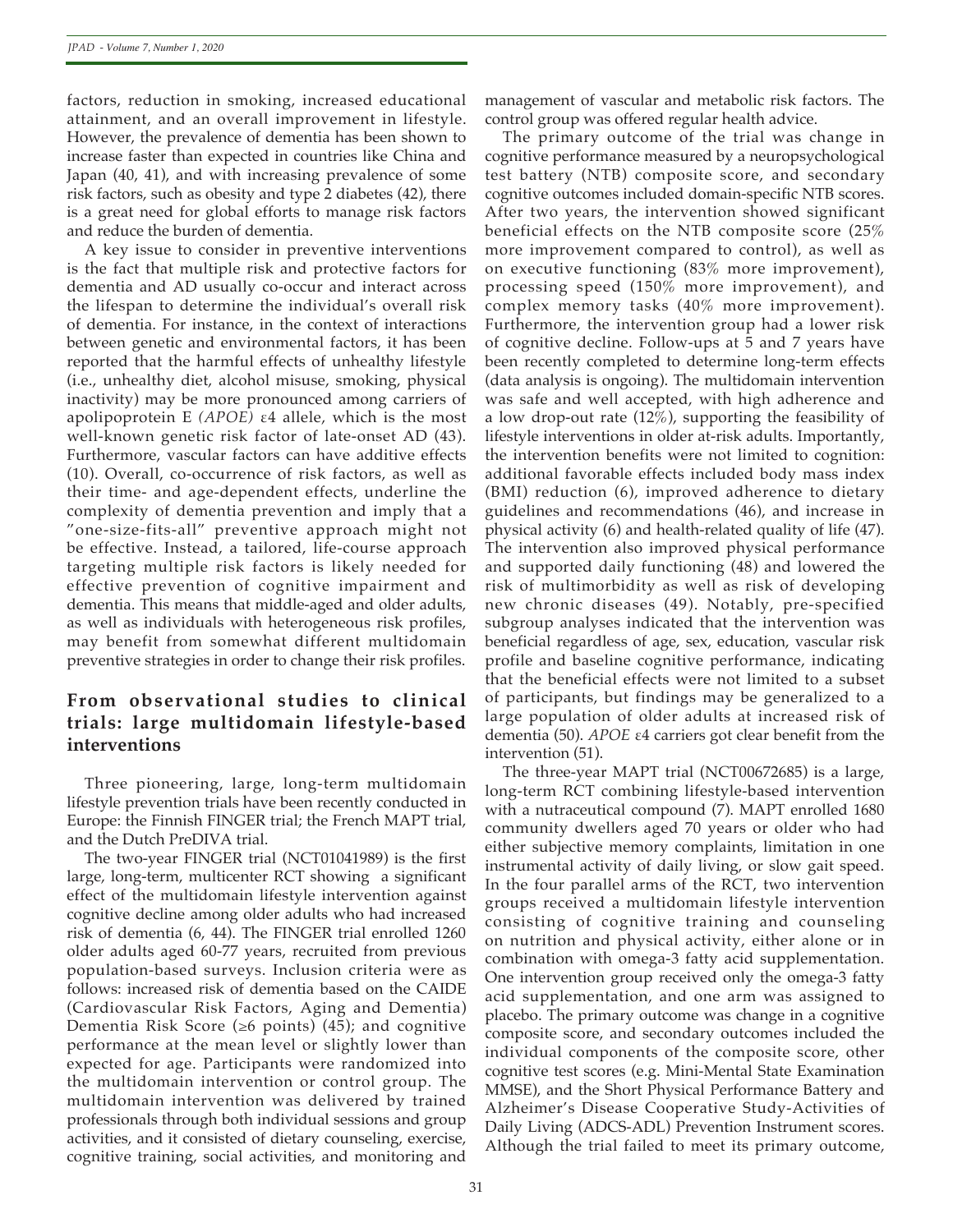beneficial intervention effects were observed when both groups receiving the multidomain lifestyle intervention were combined. Also, the combined multidomain lifestyle plus omega-3 fatty acid intervention had beneficial effects on some secondary outcomes (ten MMSE orientation items). Moreover, exploratory analyses indicated beneficial effects in specific subgroups of at-risk participants: those with brain amyloid pathology or a CAIDE risk score of  $\geq 6$  points (7, 9), which was the same cut-off used in FINGER to select participants.

The PreDIVA (ISRCTN29711771) is a six-year study targeting 3526 older adults aged 70-78 years, recruited via general practices (8). Compared to the FINGER and MAPT participants, the PreDIVA population was rather unselected. The intervention group received a nurse-led multidomain intervention consisting of advice concerning healthy lifestyle and intensive vascular care and risk factor management, including initiation or optimization of antithrombotics and pharmacological treatments for hypertension, dyslipidemia, or diabetes, when necessary. The control group was offered regular care. The main results of the trial did not show any difference in dementia incidence, which was the primary outcome, between the intervention and control groups. However, in the exploratory analyses, a reduction in the incidence of dementia was observed among individuals with untreated hypertension who adhered to the treatment during the trial.

Several important lessons can be learned from these large multidomain prevention trials. First, selecting the right target population at the right time is crucial. Targeting at-risk individuals (as opposed to an unselected population) is likely the most feasible strategy. Second, the FINGER trial demonstrated the importance of starting early enough: the prevention potential of a multidomain lifestyle intervention, especially if not combined with pharmacological treatments, may be highest among relatively healthy and younger old adults. Finally, the content of the intervention is crucial. The intervention may need to be intensive enough and preferably include also active counseling and coaching delivered in different ways (not only advice). Based on the content and duration of the intervention sessions and study visits, the FINGER intervention was the most intensive, and the participants attended both group and individual sessions. Despite the relatively intensive nature of the intervention, adherence was high, as approximately 72% of the participants reported at least some engagement in all intervention components. Thus, the FINGER multidomain intervention seemed feasible, pragmatic, and not too strenuous. Designing and adapting the content of the intervention for various target populations is essential to optimize the effect. Finally, the choice of an appropriate outcome measure to assess intervention effects is also important. Incidence of dementia is a robust outcome, and trials with such outcome would require a large sample size and long-term follow-up, especially

when targeting cognitively healthy older adults. For this population, there is currently no gold standard measure to detect cognitive changes predictive of future dementia. However, composite cognitive scores capturing several cognitive domains may be useful (52), not only to detect early changes typical for AD, but also for vascular cognitive impairment, since both disorders often co-occur in advanced age.

### **Other innovative multidomain preventive strategies**

Building upon the experiences of the preventive RCTs conducted so far, the next generation of multidomain prevention trials has started to incorporate and utilize novel technologies and tools, such as eHealth and mHealth, to optimize the delivery of multidomain interventions. One example of an Internet-based eHealth study is the Healthy Aging Through Internet Counselling in the Elderly (HATICE, ISRCTN48151589), which is a European 18-month RCT testing the efficacy of an Internet platform in improving self-management of cardiovascular risk factors for prevention of cardiovascular disease and cognitive decline (53). The trial enrolled 2724 non-demented, computer literate community-dwellers aged 65+ from Finland, France, and the Netherlands. Participants were required to have at least two cardiovascular risk factors and/or history of cardiovascular disease or diabetes. Participants were randomized 1:1 to intervention and control groups. The intervention group had access to an interactive Internet platform, designed to encourage lifestyle changes with the remote support of a lifestyle coach, according to national and European guidelines for cardiovascular risk factor management (54). The control platform included only basic health information and no interactive features or coach support. The trial has been completed, and data analysis is ongoing. If the delivery of preventive interventions through Internet or e.g. via mobile applications proved to be feasible and effective and induced sustained behavioral changes, it could support self-management and be a cost-effective way to reach and involve a large population across the world.

While the FINGER, MAPT, and PreDIVA trials targeted older adults from the general population, some new multidomain prevention studies focus on at-risk populations in clinical settings. One particularly relevant target population for multidomain prevention are individuals with prodromal AD. For this more advanced and symptomatic state of AD dementia risk, lifestyle and vascular changes alone may not be sufficient. Rather, a combination of lifestyle and pharmacological approaches may be necessary to prevent or delay the onset of dementia. There are currently no proven therapeutic options available for such individuals, but in the multinational European LipiDiDiet trial (NTR1705) (55), the effects of the medical food product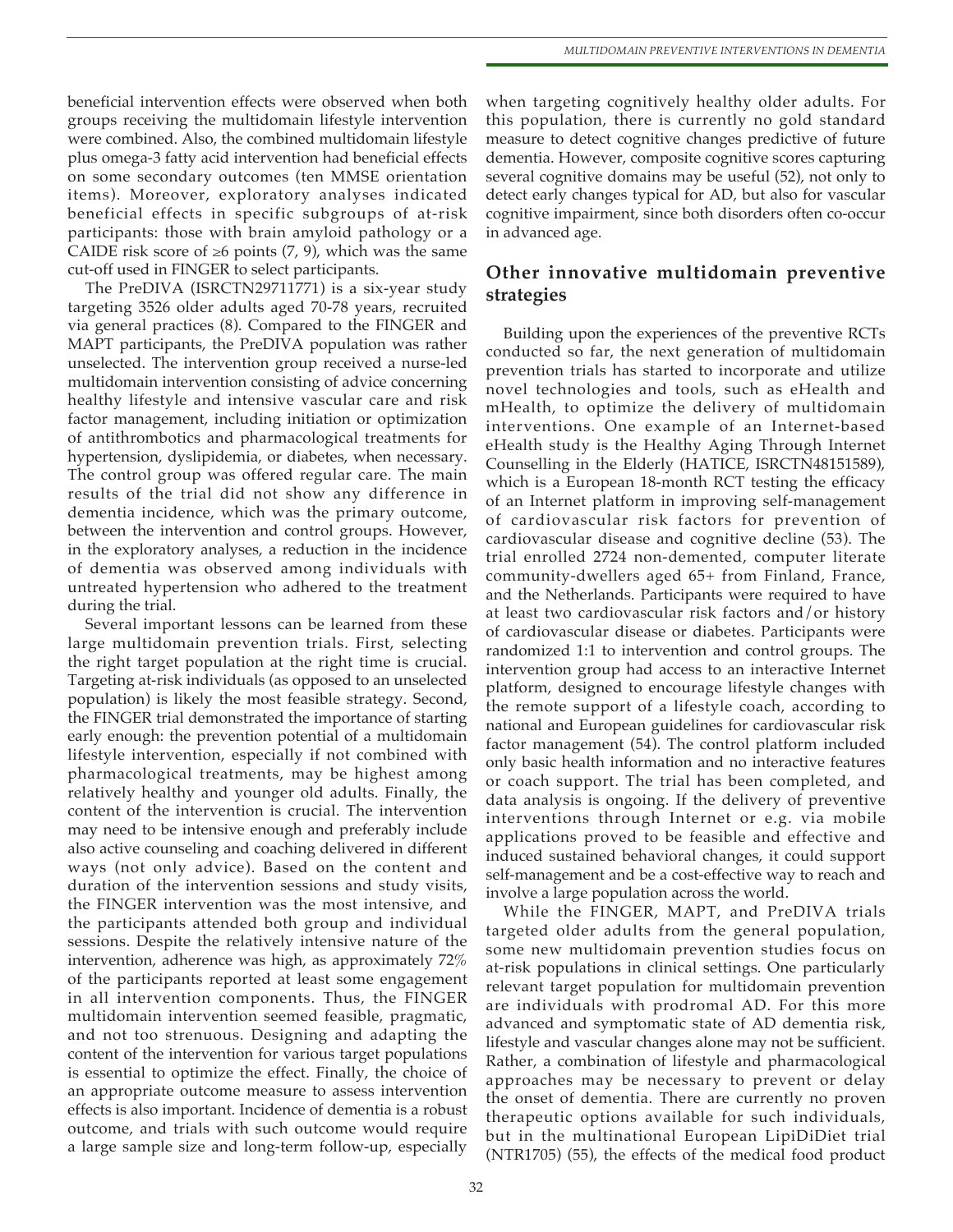

**Figure 1.** World map with countries which are involved in the WW-FINGERS network. Blue indicates involvement in ongoing WW-FINGERS studies. Studies are currently planned in countries marked with purple

Fortasyn Connect (Souvenaid) were investigated in 311 memory clinic patients with prodromal AD, as defined by the International Working Group (IWG)-1 research criteria (56). Fortasyn Connect is a mixture of multiple nutrients, such as vitamins, polyunsaturated fatty acids, and phospholipids, which improves the formation and function of synapses (57). The primary outcome of the LipiDiDiet trial was change in cognitive performance measured with an NTB composite score. Secondary outcomes included change in e.g. memory scores, Clinical Dementia Rating-Sum of Boxes (CDR-SB), and brain volume. The two-year core trial was completed in 2015. Despite no significant effect on the primary outcome, group differences in favor of the treatment group were observed for cognitive and functional outcomes (45% less worsening in the CDR-SB in the intervention group), and hippocampal atrophy (26% less deterioration in the intervention group) (55). Notably, the observed decline in the NTB in the control group was smaller than expected. Analyses of the intervention effects at 36 months will be completed soon.

#### **Going global: from FINGER to World-Wide FINGERS**

Following the encouraging results of the FINGER trial, the World-Wide FINGERS (WW-FINGERS, https://alz.org/wwfingers) network was launched in July 2017 in connection to the Alzheimer's Association International Conference in London (founder and scientific lead: Professor Miia Kivipelto; hosted by Alzheimer Association). By collectively convening international research teams under the WW-FINGERS leadership of Prof. Miia Kivipelto and Dr. Maria Carrillo, WW-FINGERS will facilitate data sharing and joint analysis across studies, establish opportunities for joint initiatives across country borders, and strengthen the potential evidence-base for multidomain lifestyle interventions.

This initiative supports and coordinates other trials worldwide in testing the feasibility and efficacy of FINGER-type preventive interventions in different at-risk populations, across diverse geographical and cultural settings. All WW-FINGERS trials share the same key concept of a pragmatic multidomain approach, i.e. targeting several modifiable risk factors simultaneously. WW-FINGERS will facilitate data sharing and joint analysis across studies, and to ensure comparability of the results and to facilitate pooling of accumulating data, the trials aim to use common core outcome measures. At the same time, local and cultural adaptations will be applied in relation to the content and delivery method of the intervention. For example, dietary counseling will follow national recommendations while taking into account country- or region-specific habits, and pharmacological vascular risk factor management, when applicable, will be based on national care guidelines. This is essential to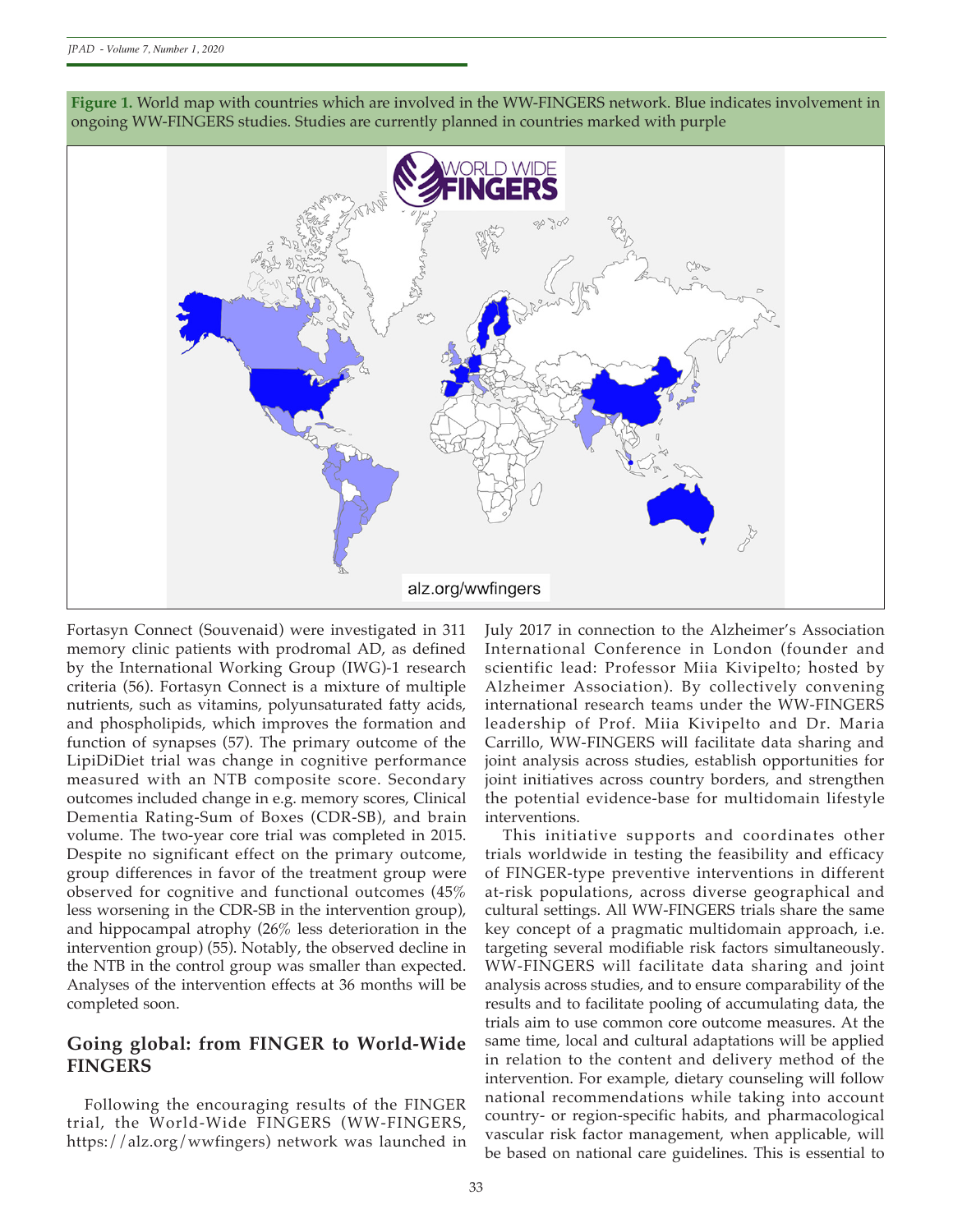improve engagement and adherence, and subsequently, to facilitate the effective and sustainable implementation of preventive strategies. Several countries worldwide have joined the WW-FINGERS network and are currently at different stages of planning and conducting their FINGER-type prevention trials (Figure 1). Recruitment is already ongoing in several trials.

#### **WW-FINGERS trials**

The U.S. Study to Protect Brain Health Through Lifestyle Intervention to Reduce Risk (U.S. POINTER), supported by the Alzheimer's Association, aims to test the FINGER intervention in a more diverse US population. It is a two-year trial targeting 2000 older adults aged 60-79 years with normal cognition but increased risk for future cognitive decline. The trial will compare two lifestyle-based interventions (structured vs self-guided lifestyle intervention), which vary in their intensity and structure. Another ongoing trial testing the FINGER-based model is the randomized controlled Multimodal INtervention to delay Dementia and disability in rural China (MIND-CHINA), aiming at recruiting up to 3500 older adults aged 60-79 years who are living in rural areas of the Shandong province. The MIND-CHINA trial uses cluster randomization by village and includes two intervention arms and a control arm. Due to high prevalence of untreated vascular risk factors in this population, the trial will focus on the management and treatment of these factors. Participants in the vascular intervention group will be provided with pharmacological control and management of three major vascular risk factors (hypertension, dyslipidemia, diabetes); the multidomain intervention group will have both the management of the vascular risk factors and a multidomain lifestyle intervention. In the lifestyle intervention, special emphasis will be placed on reducing salt intake, which is a key dietary challenge in China. In Singapore, the six-month feasibility study SINGapore GERiatric intervention study to reduce physical frailty and cognitive decline (SINGER) targeting 70 participants with mild/moderate frailty and/or cognitive impairment is ongoing. The two-year study AUstralian-Multidomain Approach to Reduce Dementia Risk by PrOtecting Brain Health with Lifestyle intervention (AU-ARROW) is currently planned in Australia. Another Australian multidomain prevention trial, the ongoing three-year Maintain Your Brain (MYB) trial, is associated with WW-FINGERS (study design and outcomes not fully harmonized with other WW-FINGERS studies). The MYB RCT randomized 6236 non-demented communitydwellers aged 55-77 years. Assessments and interventions are conducted online, and the multidomain eHealth intervention consists of exercise, cognitive training, dietary advice, guidance to stop smoking and reduce alcohol consumption, blood pressure and cholesterol management, and cognitive behavior therapy to manage

depressive symptoms and to facilitate social interaction.

Another initiative within the WW-FINGERS network is the multinational European collaboration project MIND-AD - Multimodal preventive trials for Alzheimer's Disease: towards multinational strategies, which is based on the promising results of the FINGER and LipiDiDiet trials. In the ongoing six-month Multimodal Preventive Trial for Alzheimer's Disease (MIND-ADmini) (NCT03249688) pilot trial (extended six-month follow-up in some countries), a multidomain lifestyle intervention derived from the FINGER trial is tested both alone and in combination with Souvenaid among individuals with prodromal AD and vascular or lifestyle-related risk factors. The control group receives usual care and regular health advice. Trial participants were recruited from Finland, France, Germany, and Sweden, and the main objective is to assess the feasibility of the multidomain intervention in this population. MIND-AD can serve as a model and platform for future trials combining nonpharmacological and pharmacological approaches to prevent or delay the onset of dementia. A master protocol for combination therapy is currently under development.

In addition to the abovementioned trials, WW-FINGERS interventions are also planned in several other countries including Japan, Canada, UK, the Netherlands, Spain, Italy, India, South Korea, Malaysia, and several Latin American countries (LATAM FINGER project) (Figure 1).

#### **Conclusions**

Prevention has been recognized as pivotal in halting the expected worldwide increase of AD and dementia cases. Successful preventive approaches should be feasible, accessible, cost-effective, and sustainable for populations in different geographical, economic, and cultural settings. Several modifiable risk factors, which can be managed to promote brain health and reduce the risk of late-life AD and dementia, have been identified. Yet, the majority of the observational studies on risk and protective factors have been conducted in high-income countries, with few findings available from low- and middle-income countries, which are facing the highest rise in dementia prevalence and incidence. In fact, by 2050, 68 % of all people with dementia worldwide are expected to live in low- and middle-income countries (1). The World Health Organization has invited experts worldwide to produce a global action plan and guidelines for cognitive decline and dementia risk reduction (58), and studies documenting prevalence and time-trends of risk factors in low- and middle-income countries can help develop preventive models for these areas.

The multidomain preventive approach has already proven its efficacy in other age-related chronic conditions (diabetes mellitus, cardiovascular disease (59, 60)), and can facilitate also the reduction of dementia risk by addressing the multifactorial, complex, and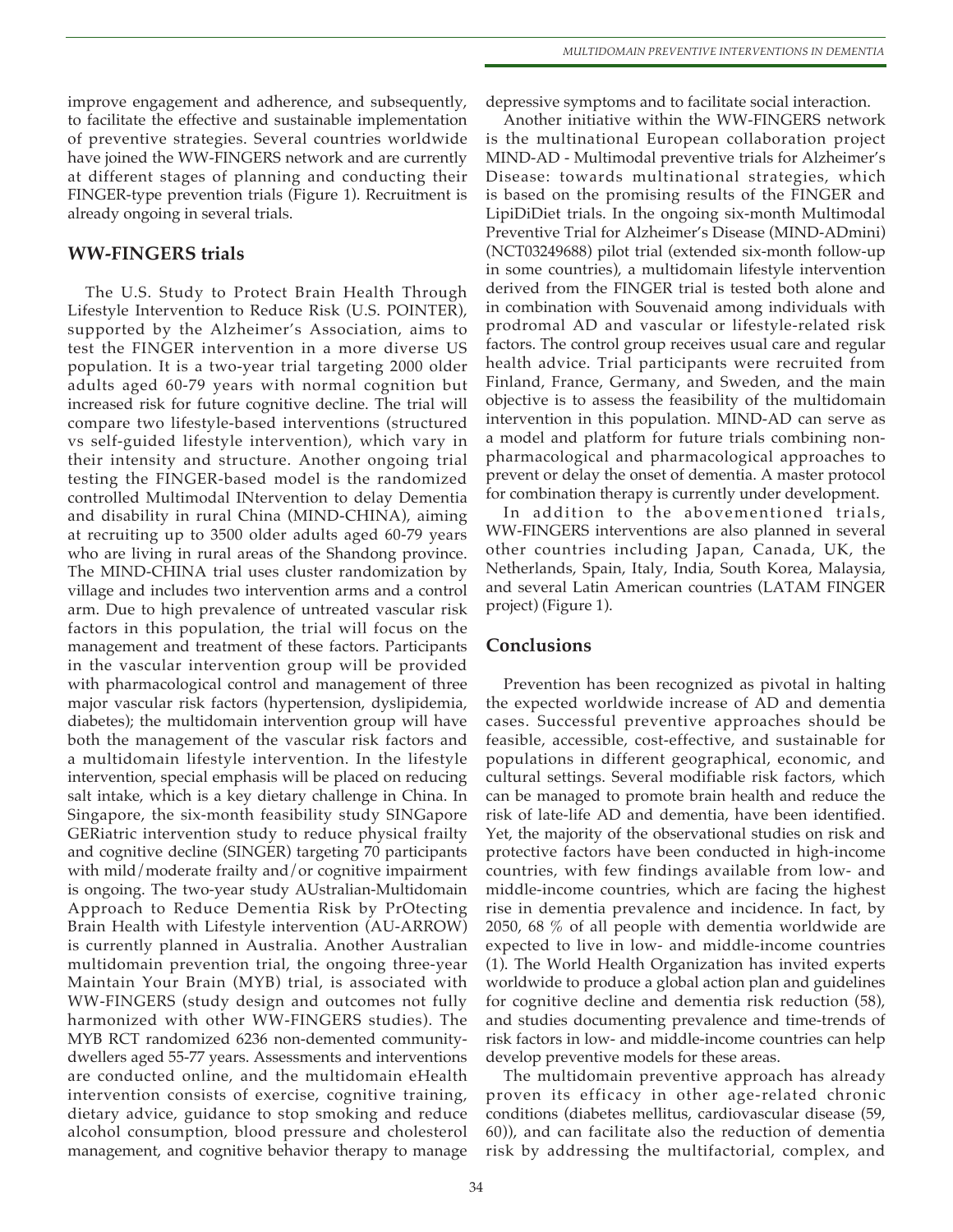heterogeneous nature of late-life cognitive impairment, AD, and dementia. Importantly, it offers prevention potential on a large scale, with possibilities for worldwide implementation. Country-specific adaptations will be crucial to ensure effective implementation of multidomain preventive interventions in different cultural, geographical, and economical settings, as well as public health care systems. Introduction of innovative eHealth and mHealth tools can facilitate implementation and monitoring of the interventions, while reducing costs and reaching larger regions and populations. The proportion of older adults using Internet is increasing, supporting the use of eHealth-based approaches, but feasibility is a key issue and is actively investigated. For instance, in the HATICE RCT older adults were involved in the development of the Internet platform that was used to deliver the multidomain intervention, in order to optimize its acceptability and use (61). Similar efforts may be needed also in future trials investigating eHealth or mHealth tools.

The complex nature of late-life cognitive impairment, AD, and dementia translates into a need to identify different risk profiles in order to develop tailored preventive strategies, within the framework of preventive precision medicine. WW-FINGERS is a landmark initiative, which will facilitate identification of efficacious preventive approaches for specific risk profiles and costeffective implementation of such approaches in different settings. The WW-FINGERS model can be further developed to integrate pharmacological treatments, as the AD drug development field advances and succeeds in identifying effective disease-modifying compounds. Multidomain schemes combining pharmacological and non-pharmacological interventions can be developed and tested to define secondary and tertiary preventive strategies across the full spectrum of AD.

The WW-FINGERS network facilitates international collaboration in dementia prevention and provides an opportunity to harmonize prevention studies, as well as share experiences and data to obtain maximum scientific impact. Furthermore, the network aims at generating high-quality scientific evidence to support public health and clinical decision-making. This global joint effort can also have a key role in promoting rapid and effective dissemination and implementation of research findings.

provided by Karolinska Institute.

*Conflict of interest:* The authors have no conflicts of interest to declare.

*Ethical standards:* All studies presented in this article are conducted according to the principles of the Declaration of Helsinki and following the guidelines for Good Clinical Practice. Studies are approved by local ethics committees and all participants provided written informed consent.

*Open Access:* This article is distributed under the terms of the Creative Commons Attribution 4.0 International License (http://creativecommons.org/ licenses/by/4.0/), which permits use, duplication, adaptation, distribution and reproduction in any medium or format, as long as you give appropriate credit to the original author(s) and the source, provide a link to the Creative Commons license and indicate if changes were made.

#### **References**

- 1. Alzheimer's Disease International. World Alzheimer Report 2015: The Global Impact of Dementia. ADI, 2015.
- 2. WHO. Dementia key facts. Available at: https://www.who.int/news-room/ fact-sheets/detail/dementia. Accessed 21 March 2019.
- 3. Cummings JL, Morstorf T, Zhong K. Alzheimer's disease drug-development pipeline: few candidates, frequent failures. Alzheimers Res Ther 2014;6(4):37.
- 4. Cummings J, Lee G, Ritter A, Zhong K. Alzheimer's disease drug development pipeline: 2018. Alzheimers Dement (N Y) 2018;4:195-214.
- 5. Andrieu S, Coley N, Lovestone S, Aisen PS, Vellas B. Prevention of sporadic Alzheimer's disease: lessons learned from clinical trials and future directions. Lancet Neurol 2015;14(9):926-944.
- 6. Ngandu T, Lehtisalo J, Solomon A, Levalahti E, Ahtiluoto S, Antikainen R, et al. A 2 year multidomain intervention of diet, exercise, cognitive training, and vascular risk monitoring versus control to prevent cognitive decline in at-risk elderly people (FINGER): a randomised controlled trial. Lancet 2015;385:2255- 2263.
- 7. Andrieu S, Guyonnet S, Coley N, Cantet C, Bonnefoy M, Bordes S, et al. Effect of long-term omega 3 polyunsaturated fatty acid supplementation with or without multidomain intervention on cognitive function in elderly adults with memory complaints (MAPT): a randomised, placebo-controlled trial. Lancet Neurol 2017;16:377-389.
- 8. Moll van Charante, E P, Richard E, Eurelings LS, van Dalen JW, Ligthart SA, van Bussel EF, et al. Effectiveness of a 6-year multidomain vascular care intervention to prevent dementia (preDIVA): a cluster-randomised controlled trial. Lancet 2016;388:797-805.
- 9. Chhetri JK, de Souto Barreto P, Cantet C, Pothier K, Cesari M, Andrieu S, et al. Effects of a 3-Year Multi-Domain Intervention with or without Omega-3 Supplementation on Cognitive Functions in Older Subjects with Increased CAIDE Dementia Scores. J Alzheimers Dis 2018;64:71-78.
- 10. Solomon A, Mangialasche F, Richard E, Andrieu S, Bennett DA, Breteler M, et al. Advances in the prevention of Alzheimer's disease and dementia. J Intern Med 2014;275:229-250.
- 11. Winblad B, Amouyel P, Andrieu S, Ballard C, Brayne C, Brodaty H, et al. Defeating Alzheimer's disease and other dementias: a priority for European science and society. Lancet Neurol 2016;15:455-532.
- 12. Jellinger KA, Attems J. Prevalence of dementia disorders in the oldest-old: an autopsy study. Acta Neuropathol 2010;119:421-433.
- 13. Schneider JA, Wilson RS, Bienias JL, Evans DA, Bennett DA. Cerebral infarctions and the likelihood of dementia from Alzheimer disease pathology. Neurology 2004;62:1148-1155.
- 14. Legdeur N, Heymans MW, Comijs HC, Huisman M, Maier AB, Visser PJ. Age dependency of risk factors for cognitive decline. BMC Geriatr 2018;18:2.
- 15. Kivipelto M, Ngandu T, Fratiglioni L, Viitanen M, Kareholt I, Winblad B, et al. Obesity and vascular risk factors at midlife and the risk of dementia and Alzheimer disease. Arch Neurol 2005;62:1556-1560.
- 16. Tolppanen AM, Solomon A, Soininen H, Kivipelto M. Midlife vascular risk factors and Alzheimer's disease: evidence from epidemiological studies. J Alzheimers Dis 2012;32:531-540.
- Kivimaki M, Luukkonen R, Batty GD, Ferrie JE, Pentti J, Nyberg ST, et al. Body mass index and risk of dementia: Analysis of individual-level data from 1.3 million individuals. Alzheimers Dement 2018;14:601-609.
- 18. Cataldo JK, Prochaska JJ, Glantz SA. Cigarette smoking is a risk factor for Alzheimer's Disease: an analysis controlling for tobacco industry affiliation. J Alzheimers Dis 2010;19:465-480.
- 19. Anttila T, Helkala EL, Viitanen M, Kareholt I, Fratiglioni L, Winblad B, et al. Alcohol drinking in middle age and subsequent risk of mild cognitive impairment and dementia in old age: a prospective population-based study. BMJ 2004;329:539.
- 20. Gao Y, Huang C, Zhao K, Ma L, Qiu X, Zhang L, et al. Depression as a risk factor for dementia and mild cognitive impairment: a meta-analysis of longitudinal studies. Int J Geriatr Psychiatry 2013;28:441-449.
- 21. Hakansson K, Soininen H, Winblad B, Kivipelto M. Feelings of Hopelessness

*Funding:* This work was supported by the Academy of Finland grants (278457, 287490, 305810, 317465, 319318); Joint Program of Neurodegenerative Disorders – prevention (MIND-AD) grant through the following funding organisations under the aegis of JPND - www.jpnd.eu: Finland, Suomen Akatemia (Academy of Finland, 291803); Sweden, Vetenskapsrådet (VR) (Swedish Research Council, 529- 2014-7503); Swedish Research Council grant 2017-06105; Juho Vainio Foundation, Finnish Medical Foundation; Finnish Social Insurance Institution; Ministry of Education and Culture Research Grant; Finnish Cultural Foundation North Savo regional fund, Finnish Brain Foundation; Knut and Alice Wallenberg Foundation Sweden; Center for Innovative Medicine (CIMED) at Karolinska Institutet Sweden; Stiftelsen Stockholms sjukhem Sweden; Konung Gustaf V:s och Drottning Victorias Frimurarstiftelse Sweden; af Jochnick Foundation Sweden; the European Research Council Starting Grant (ERC-804371), Alzheimer Fonden Sweden. The sponsors had no role in the design and conduct of the study; in the collection, analysis, and interpretation of data; in the preparation of the manuscript; or in the review or approval of the manuscript. Open access funding